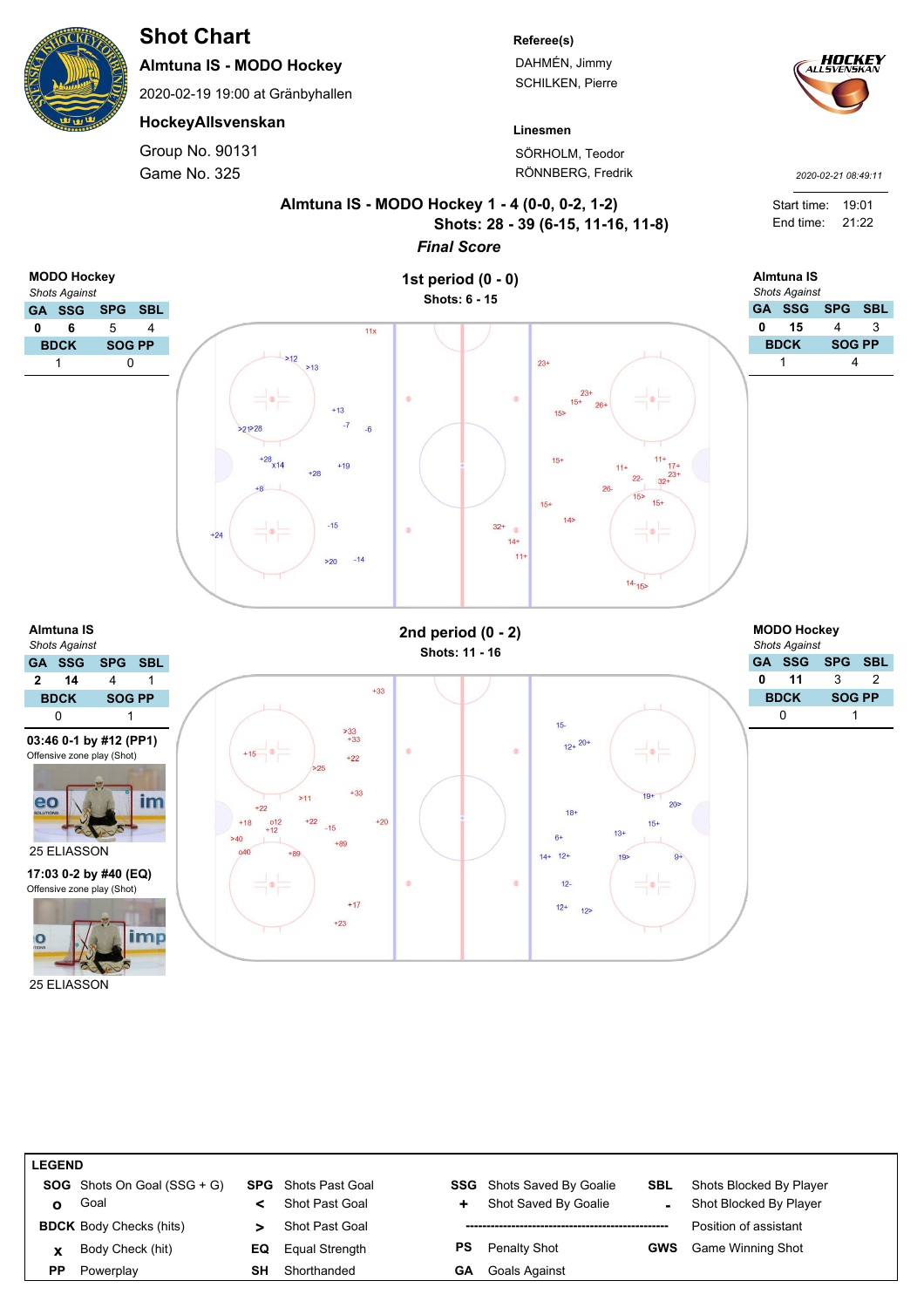

# **Shot Chart**

**Almtuna IS - MODO Hockey**

2020-02-19 19:00 at Gränbyhallen

## **HockeyAllsvenskan**

Game No. 325 Group No. 90131

#### **Referee(s)**

DAHMÉN, Jimmy SCHILKEN, Pierre



*2020-02-21 08:49:11*

**Linesmen** SÖRHOLM, Teodor RÖNNBERG, Fredrik



| <b>LEGEND</b> |                                      |    |                            |           |                                  |            |                         |  |
|---------------|--------------------------------------|----|----------------------------|-----------|----------------------------------|------------|-------------------------|--|
|               | <b>SOG</b> Shots On Goal $(SSG + G)$ |    | <b>SPG</b> Shots Past Goal |           | <b>SSG</b> Shots Saved By Goalie | SBL        | Shots Blocked By Player |  |
| ο             | Goal                                 |    | Shot Past Goal             | ÷.        | Shot Saved By Goalie             |            | Shot Blocked By Player  |  |
|               | <b>BDCK</b> Body Checks (hits)       |    | Shot Past Goal             |           |                                  |            | Position of assistant   |  |
| x             | Body Check (hit)                     | EQ | Equal Strength             | <b>PS</b> | <b>Penalty Shot</b>              | <b>GWS</b> | Game Winning Shot       |  |
| PP            | Powerplay                            | SН | Shorthanded                | GА        | Goals Against                    |            |                         |  |
|               |                                      |    |                            |           |                                  |            |                         |  |